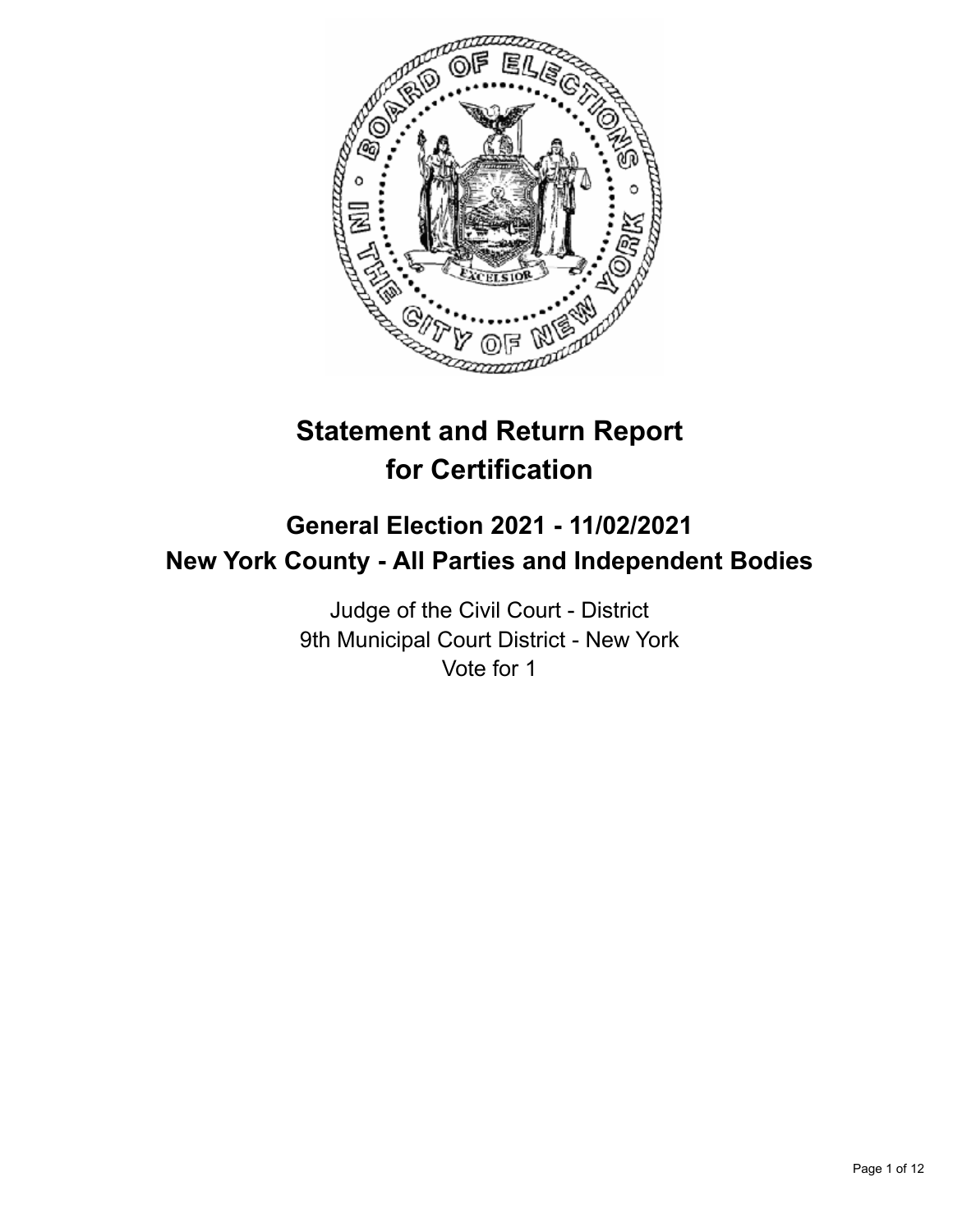

| <b>PUBLIC COUNTER</b>                                    | 258      |
|----------------------------------------------------------|----------|
| <b>MANUALLY COUNTED EMERGENCY</b>                        | 0        |
| ABSENTEE / MILITARY                                      | 47       |
| AFFIDAVIT                                                | 3        |
| <b>Total Ballots</b>                                     | 308      |
| Less - Inapplicable Federal/Special Presidential Ballots | $\Omega$ |
| <b>Total Applicable Ballots</b>                          | 308      |
| BARBARA JAFFE (DEMOCRATIC)                               | 244      |
| UNATTRIBUTABLE WRITE-IN (WRITE-IN)                       |          |
| <b>Total Votes</b>                                       | 245      |
| Unrecorded                                               | 63       |

### **Assembly District 67**

| <b>Total Votes</b>                                       | 0        |
|----------------------------------------------------------|----------|
| BARBARA JAFFE (DEMOCRATIC)                               | $\Omega$ |
| <b>Total Applicable Ballots</b>                          | 0        |
| Less - Inapplicable Federal/Special Presidential Ballots | 0        |
| <b>Total Ballots</b>                                     | 0        |
| AFFIDAVIT                                                | $\Omega$ |
| <b>ABSENTEE / MILITARY</b>                               | $\Omega$ |
| MANUALLY COUNTED EMERGENCY                               | 0        |
| PUBLIC COUNTER                                           | 0        |

| PUBLIC COUNTER                                           | 781            |
|----------------------------------------------------------|----------------|
| MANUALLY COUNTED EMERGENCY                               | 0              |
| <b>ABSENTEE / MILITARY</b>                               | 116            |
| <b>AFFIDAVIT</b>                                         | 6              |
| <b>Total Ballots</b>                                     | 903            |
| Less - Inapplicable Federal/Special Presidential Ballots | $\Omega$       |
| <b>Total Applicable Ballots</b>                          | 903            |
| BARBARA JAFFE (DEMOCRATIC)                               | 704            |
| ANDREW CUOMO (WRITE-IN)                                  | 1              |
| ANN PRUNTY (WRITE-IN)                                    | 1              |
| BENJAMIN E. ROSENBERG, ESQ. (WRITE-IN)                   |                |
| ELIZABETH EILENDER (WRITE-IN)                            | 1              |
| MIKE JUDGE (WRITE-IN)                                    | 1              |
| RACHEL S. PAULEY (WRITE-IN)                              | $\overline{2}$ |
| ROBERT DOWNES (WRITE-IN)                                 | 1              |
| RUDOLPH GIULIANI (WRITE-IN)                              | 1              |
| THEO CHINO (WRITE-IN)                                    | 1              |
| UNATTRIBUTABLE WRITE-IN (WRITE-IN)                       | 4              |
| <b>Total Votes</b>                                       | 718            |
| Unrecorded                                               | 185            |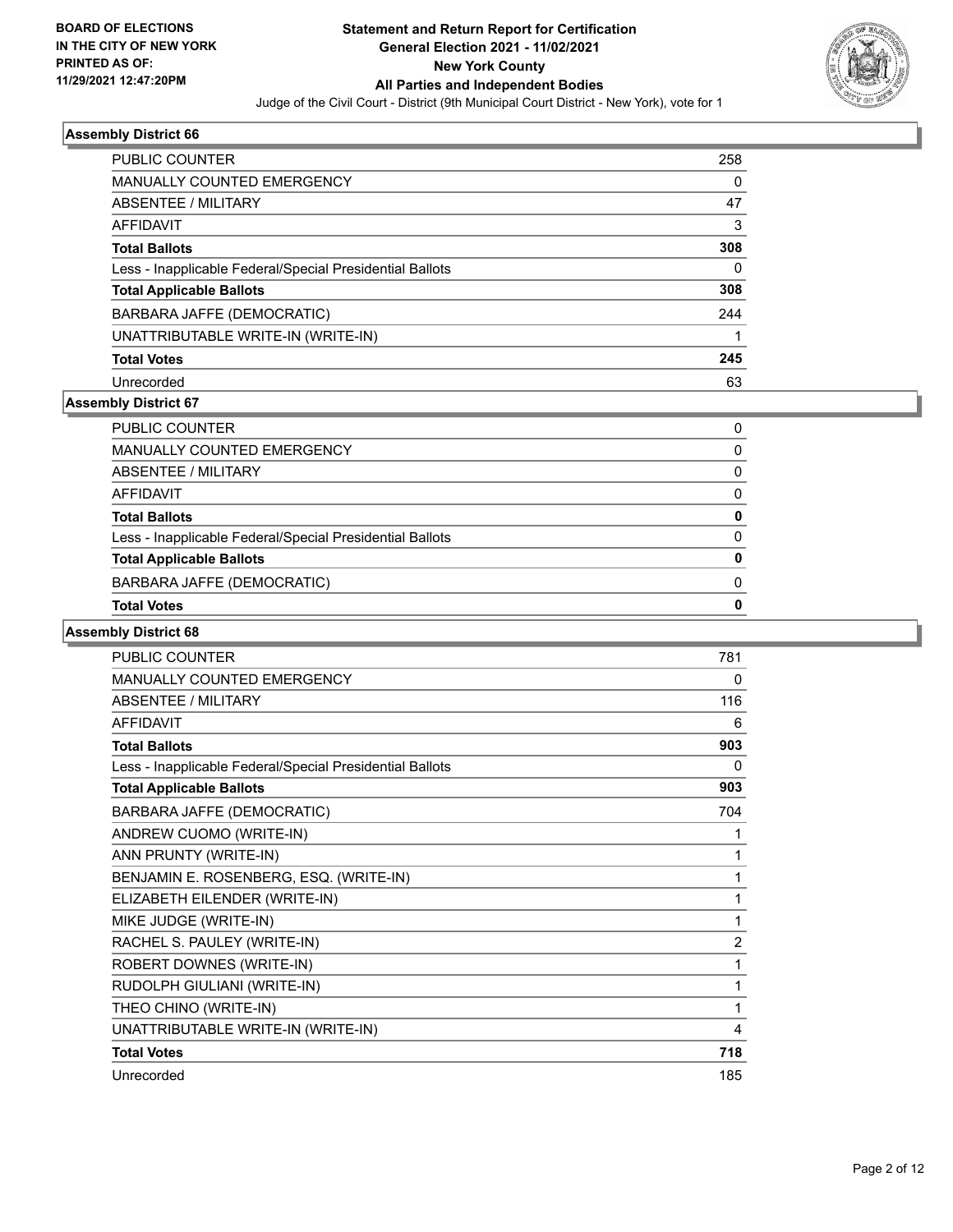

| <b>PUBLIC COUNTER</b>                                    |   |
|----------------------------------------------------------|---|
| <b>MANUALLY COUNTED EMERGENCY</b>                        | 0 |
| <b>ABSENTEE / MILITARY</b>                               | 0 |
| AFFIDAVIT                                                | 0 |
| <b>Total Ballots</b>                                     | 0 |
| Less - Inapplicable Federal/Special Presidential Ballots | 0 |
| <b>Total Applicable Ballots</b>                          | 0 |
| BARBARA JAFFE (DEMOCRATIC)                               | 0 |
| <b>Total Votes</b>                                       | 0 |
|                                                          |   |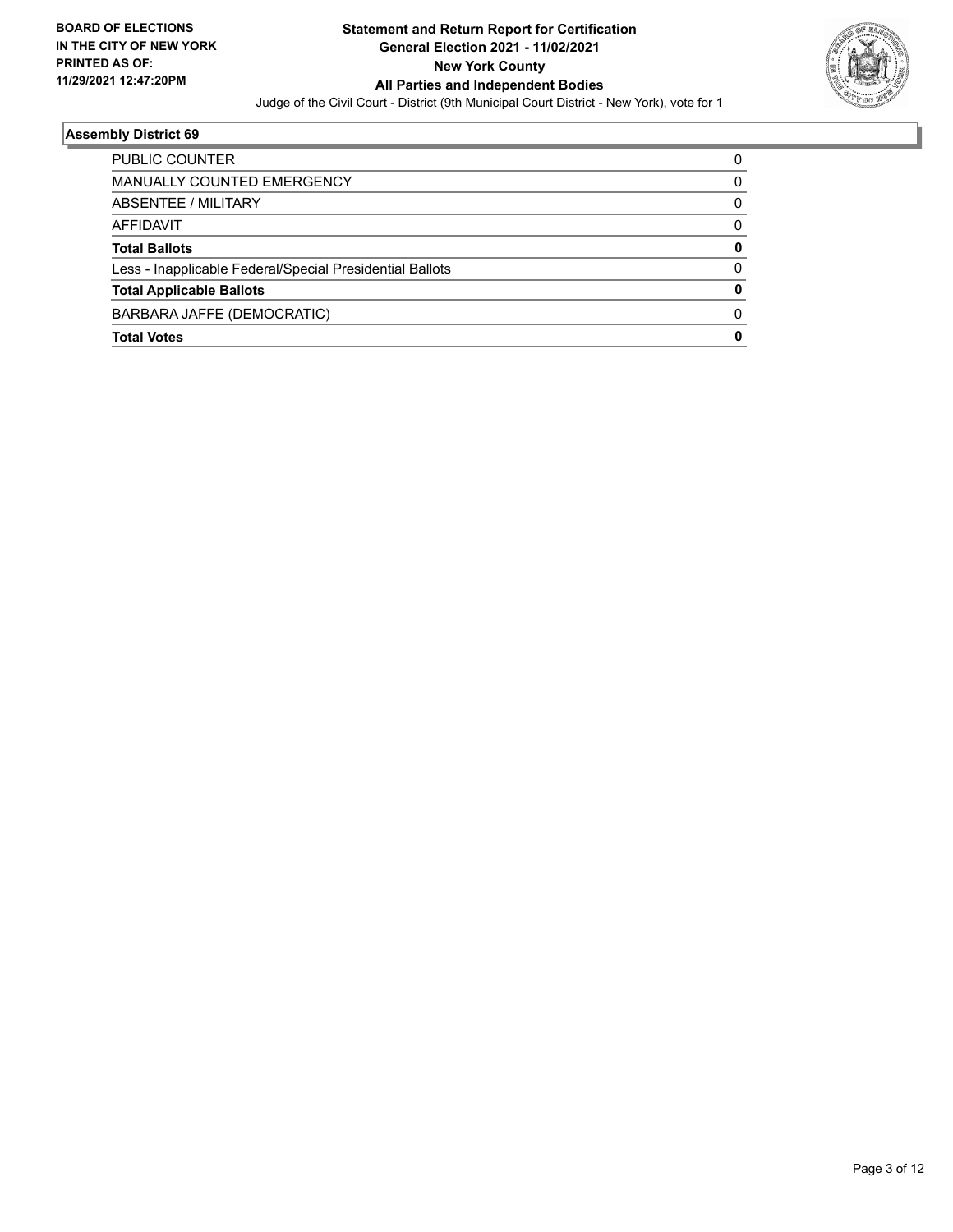

| PUBLIC COUNTER                                           | 7,883                   |
|----------------------------------------------------------|-------------------------|
| MANUALLY COUNTED EMERGENCY                               | 0                       |
| ABSENTEE / MILITARY                                      | 1,608                   |
| <b>AFFIDAVIT</b>                                         | 55                      |
| <b>Total Ballots</b>                                     | 9,546                   |
| Less - Inapplicable Federal/Special Presidential Ballots | 0                       |
| <b>Total Applicable Ballots</b>                          | 9,546                   |
| BARBARA JAFFE (DEMOCRATIC)                               | 7,119                   |
| ADAM SUSSMAN (WRITE-IN)                                  | 1                       |
| ALAN ABRAMSON (WRITE-IN)                                 | 1                       |
| ALCIDE DIGAETANO (WRITE-IN)                              | 1                       |
| ALEXANDRA COOPER (WRITE-IN)                              | 1                       |
| ALEXANDRA HANOVER (WRITE-IN)                             | 2                       |
| ANDREA F. BUTLER (WRITE-IN)                              | 1                       |
| ANTHONY MOHEN (WRITE-IN)                                 | 1                       |
| ARDON LIPTON (WRITE-IN)                                  | 1                       |
| BARBARA PADDAD (WRITE-IN)                                | 1                       |
| BERNADETTE ROGAN (WRITE-IN)                              | 1                       |
| <b>BRADLEE PESCE (WRITE-IN)</b>                          | 1                       |
| CATHERINE CHRISTIAN (WRITE-IN)                           | 1                       |
| CHARLES WOLFE (WRITE-IN)                                 | 1                       |
| CORY EVANS (WRITE-IN)                                    | 1                       |
| CURTIS A. SLIWA (WRITE-IN)                               | 4                       |
| DANIEL THOMSON (WRITE-IN)                                | 1                       |
| DAVID SILVER (WRITE-IN)                                  | 1                       |
| DENNIS P. RUSH (WRITE-IN)                                | 1                       |
| DERRICK ROSE (WRITE-IN)                                  | 1                       |
| DONALD TRUMP (WRITE-IN)                                  | 7                       |
| DOUGLAS FURTH (WRITE-IN)                                 | $\overline{\mathbf{c}}$ |
| ED HAYES (WRITE-IN)                                      | 1                       |
| ELANOR ROSEVELT (WRITE-IN)                               | 1                       |
| ELI FINKELSTEIN (WRITE-IN)                               | 1                       |
| ELIZABETH WRIGHT (WRITE-IN)                              | 1                       |
| EMILIA BALDWIN (WRITE-IN)                                | 1                       |
| ERIC ANTON (WRITE-IN)                                    | 1                       |
| ERIC O. COSTELLO (WRITE-IN)                              | 1                       |
| ETHAN MARCOVICI (WRITE-IN)                               | 1                       |
| EUGENE GOODMAN (WRITE-IN)                                | 1                       |
| FRANCESCO CUPELLI (WRITE-IN)                             | 1                       |
| GABRIELLA DAVIDSON (WRITE-IN)                            | 1                       |
| GAIL R. GREMSE (WRITE-IN)                                | 1                       |
| <b>GEORGE LIPTON (WRITE-IN)</b>                          | 1                       |
| <b>GERALD LEVENTHAL (WRITE-IN)</b>                       | 1                       |
| GILBERT GOTTFRIED (WRITE-IN)                             | 1                       |
| <b>GLENN FINE (WRITE-IN)</b>                             | 1                       |
| <b>GREG PALM (WRITE-IN)</b>                              | 1                       |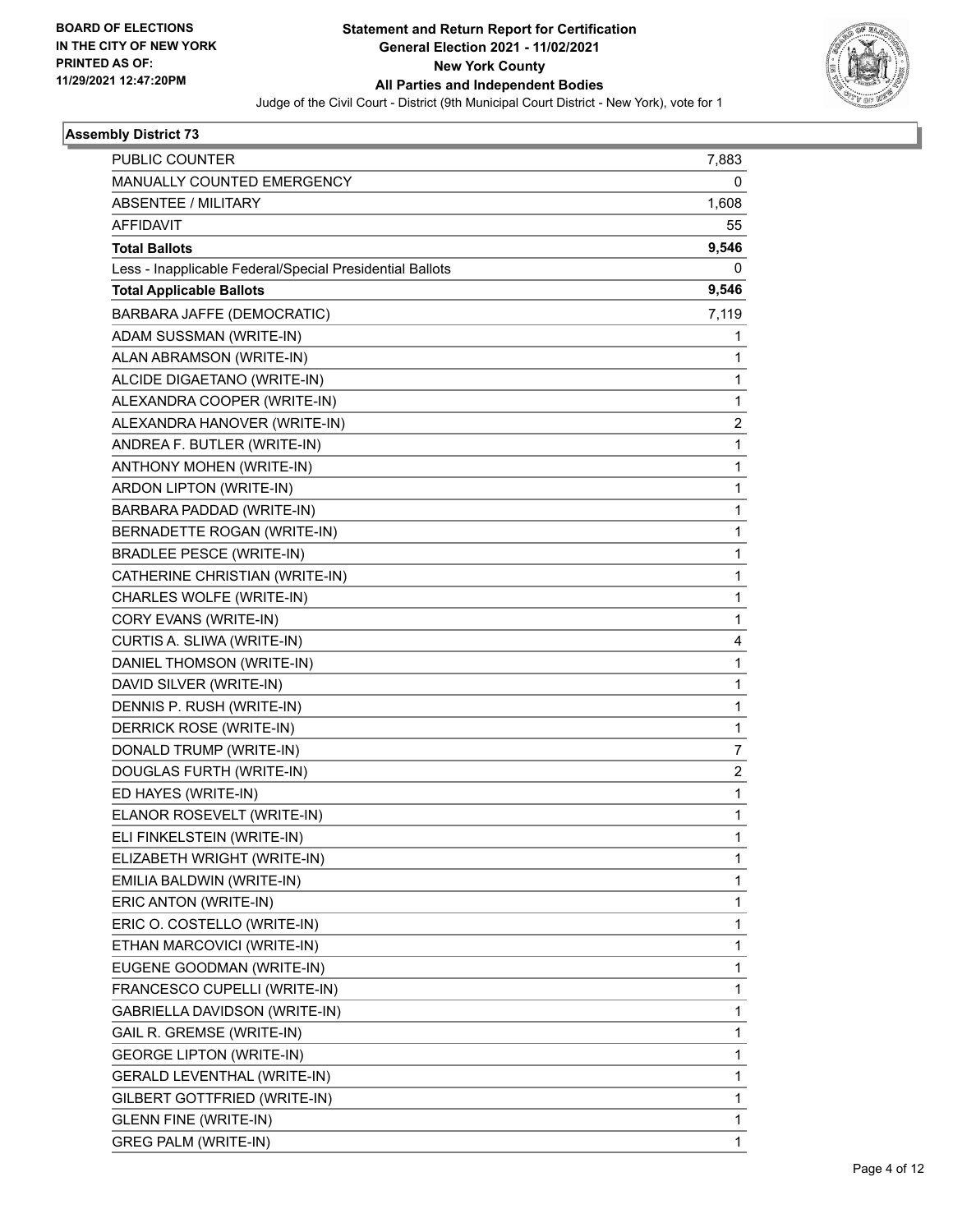

| HANNAH S. MILLER (WRITE-IN)       | 2              |
|-----------------------------------|----------------|
| HENRY BERGER (WRITE-IN)           | 1              |
| JASMIN MANIA (WRITE-IN)           | 1              |
| JASON SCHWALBE (WRITE-IN)         | 1              |
| JEFFREY OING (WRITE-IN)           | 1              |
| JEFFREY PASS (WRITE-IN)           | 1              |
| JOAN MAHONEY (WRITE-IN)           | 1              |
| JOANNA BERS (WRITE-IN)            | 1              |
| JOE BORELLI (WRITE-IN)            | 2              |
| JOHN H. GALBRAITH (WRITE-IN)      | 1              |
| JOHN LEVIN (WRITE-IN)             | 1              |
| JOHN OLIVIER (WRITE-IN)           | 1              |
| JOHN ROBERTS (WRITE-IN)           | 1              |
| KARA CHESTER (WRITE-IN)           | 1              |
| KENNETH FISHEL (WRITE-IN)         | 1              |
| KIM PARKER (WRITE-IN)             | 1              |
| LLOYD HELLER (WRITE-IN)           | 1              |
| LORRAINE EGAN (WRITE-IN)          | 1              |
| LOUIS PRIMA (WRITE-IN)            | 1              |
| MANNY ALICANDRO (WRITE-IN)        | 1              |
| MARK SMITH (WRITE-IN)             | 1              |
| MARYGAIL GEARNS (WRITE-IN)        | 1              |
| MATTHEW BRIEF (WRITE-IN)          | 2              |
| MELISSA DIPIETRO (WRITE-IN)       | 1              |
| MICHAEL BINIAWEWITZ (WRITE-IN)    | 1              |
| MICHAEL BLOOMBERG (WRITE-IN)      | 3              |
| MICHAEL J. GOLIA (WRITE-IN)       | 1              |
| MIKE MACDONALD (WRITE-IN)         | 1              |
| MITT ROMNEY (WRITE-IN)            | 2              |
| NICHOLAS J. BERTHA III (WRITE-IN) | $\overline{2}$ |
| ORWELL POULOS (WRITE-IN)          | 1              |
| PETER WALLACE (WRITE-IN)          | 1              |
| PHILIP MARTINI (WRITE-IN)         | 1              |
| PHYLLIS LANDON (WRITE-IN)         | 1              |
| REBECCA GINGOLD (WRITE-IN)        | 1              |
| RENEE BERNSTEIN (WRITE-IN)        | 1              |
| RICHARD O'TOOLE (WRITE-IN)        | 1              |
| RICK ELBAUN (WRITE-IN)            | 1              |
| ROBERT KATZ (WRITE-IN)            | 1              |
| ROBERT MORGAN (WRITE-IN)          | 1              |
| ROSLYN D. ANDERSON (WRITE-IN)     | 1              |
| ROSS BARBOUR (WRITE-IN)           | 1              |
| RUDOLPH GIULIANI (WRITE-IN)       | 4              |
| SAM GITTLE (WRITE-IN)             | 1              |
| SCOTT BEZSHAR (WRITE-IN)          | 1              |
| SCOTT HOUNSELL (WRITE-IN)         | 1              |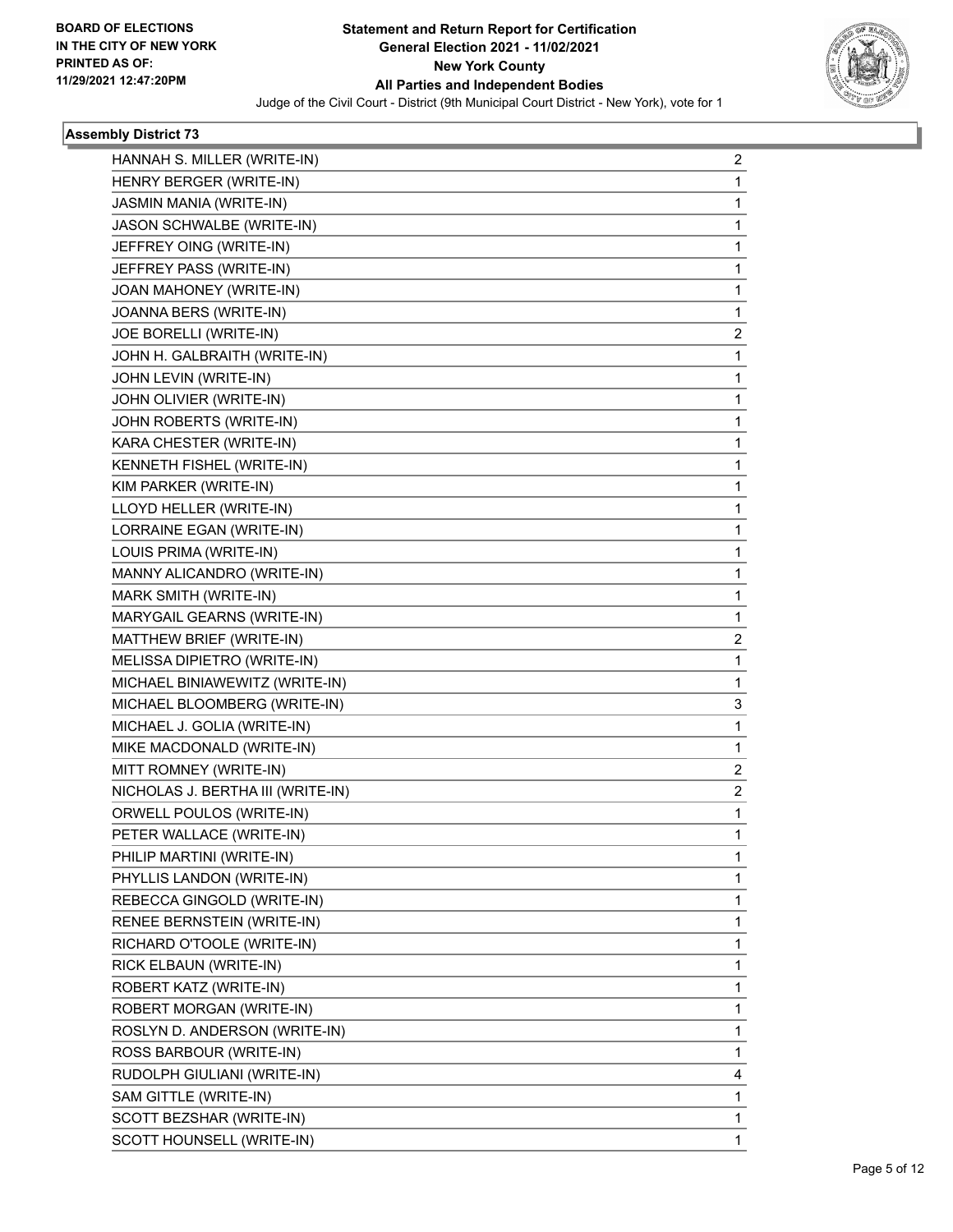

| SETH HERBERT (WRITE-IN)            |       |
|------------------------------------|-------|
| SETH LEUTER (WRITE-IN)             |       |
| SOL SASSON (WRITE-IN)              | 1     |
| SUSAN BRECHLEY (WRITE-IN)          | 2     |
| THOMAS BROUSSARD (WRITE-IN)        | 1     |
| THOMAS DEWEY (WRITE-IN)            | 1     |
| THOMAS M. KELLY (WRITE-IN)         | 1     |
| THOMAS MCGRAW (WRITE-IN)           |       |
| UNATTRIBUTABLE WRITE-IN (WRITE-IN) | 43    |
| VALERIE SHERMAN BROAD (WRITE-IN)   | 1     |
| WAYNE MILLER (WRITE-IN)            | 1     |
| WEI-LI F. X. TJONG (WRITE-IN)      | 1     |
| WILLIAM S. JANOVER (WRITE-IN)      | 1     |
| <b>WILLIAM TOTA (WRITE-IN)</b>     |       |
| ZACH KASS (WRITE-IN)               |       |
| <b>Total Votes</b>                 | 7,282 |
| Unrecorded                         | 2,264 |
|                                    |       |

| PUBLIC COUNTER                                           | 478 |
|----------------------------------------------------------|-----|
| MANUALLY COUNTED EMERGENCY                               | 0   |
| <b>ABSENTEE / MILITARY</b>                               | 74  |
| <b>AFFIDAVIT</b>                                         | 5   |
| <b>Total Ballots</b>                                     | 557 |
| Less - Inapplicable Federal/Special Presidential Ballots | 0   |
| <b>Total Applicable Ballots</b>                          | 557 |
| BARBARA JAFFE (DEMOCRATIC)                               | 455 |
| ELVIS BEST (WRITE-IN)                                    | 1   |
| JASON REECE (WRITE-IN)                                   | 2   |
| MICHAEL J O' BRIEN (WRITE-IN)                            | 1   |
| PIERRE BUHLER (WRITE-IN)                                 | 1   |
| SANDEEP PURI (WRITE-IN)                                  | 1   |
| UNATTRIBUTABLE WRITE-IN (WRITE-IN)                       | 3   |
| WILLIAM H. TAFT (WRITE-IN)                               | 1   |
| <b>Total Votes</b>                                       | 465 |
| Unrecorded                                               | 92  |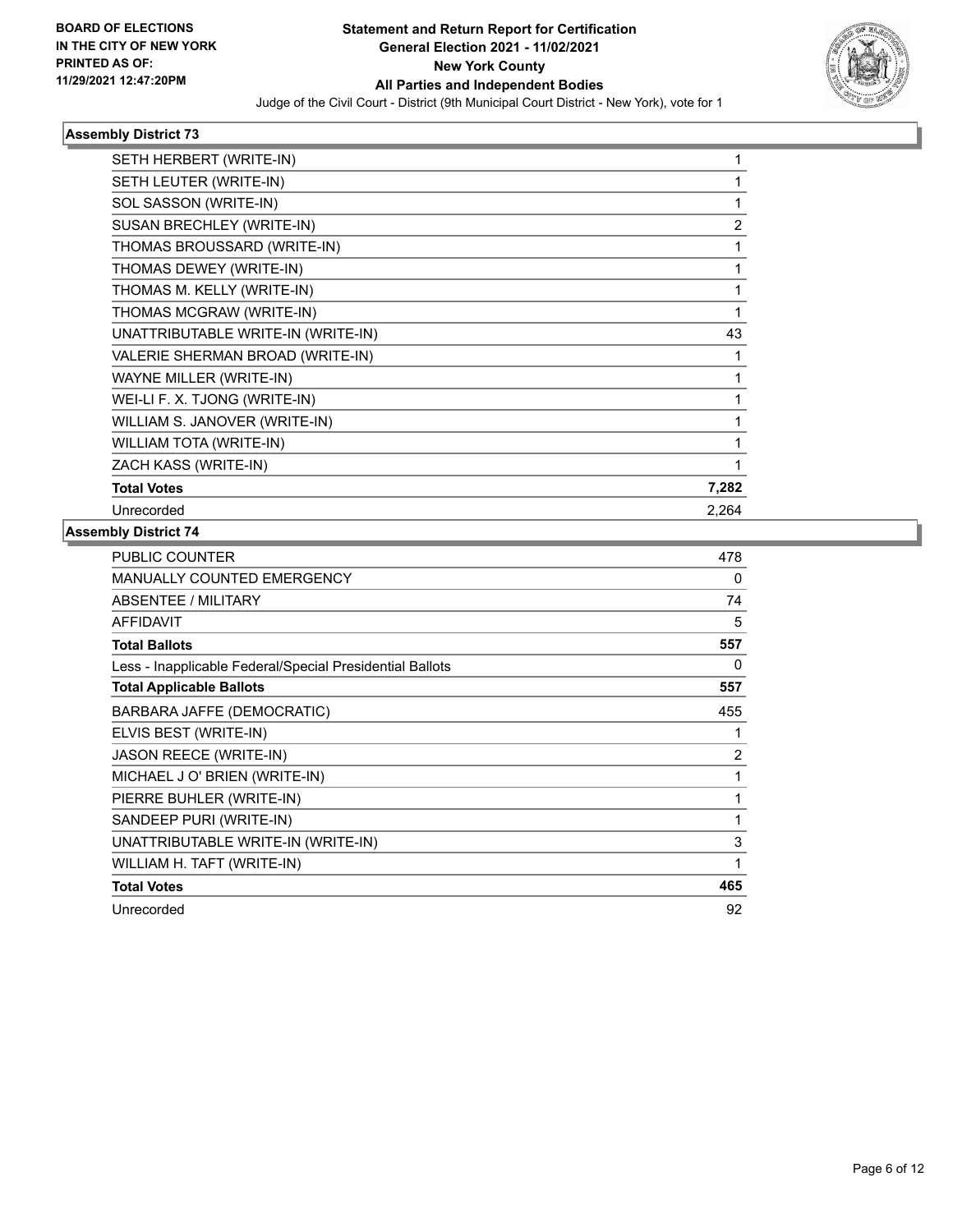

| PUBLIC COUNTER                                           | 6,243        |
|----------------------------------------------------------|--------------|
| MANUALLY COUNTED EMERGENCY                               | 0            |
| <b>ABSENTEE / MILITARY</b>                               | 869          |
| <b>AFFIDAVIT</b>                                         | 64           |
| <b>Total Ballots</b>                                     | 7,176        |
| Less - Inapplicable Federal/Special Presidential Ballots | 0            |
| <b>Total Applicable Ballots</b>                          | 7,176        |
| BARBARA JAFFE (DEMOCRATIC)                               | 5,719        |
| ANDREW YANG (WRITE-IN)                                   | 1            |
| <b>BLAKE HORNICK (WRITE-IN)</b>                          | 2            |
| CAROL KAMINSKAS (WRITE-IN)                               | 1            |
| CHARLES TALISSE (WRITE-IN)                               | 1            |
| CRAIG SLUTZKIN (WRITE-IN)                                | 1            |
| CURTIS A. SLIWA (WRITE-IN)                               | 5            |
| DANIEL JONES (WRITE-IN)                                  | $\mathbf 1$  |
| DONALD ROSENBERG (WRITE-IN)                              | 1            |
| DONALD TRUMP (WRITE-IN)                                  | 1            |
| FRANCES HATCH (WRITE-IN)                                 | $\mathbf 1$  |
| IGOR JENKS (WRITE-IN)                                    | 1            |
| JEANINE PIRRO (WRITE-IN)                                 | 1            |
| JEFFREY SUMMA (WRITE-IN)                                 | 2            |
| JESSE KEARNEY (WRITE-IN)                                 | 1            |
| JOEL MAXMAN (WRITE-IN)                                   | 1            |
| JOHN SARIC (WRITE-IN)                                    | $\mathbf{1}$ |
| JONATHAN FELDMAN (WRITE-IN)                              | 1            |
| JOSEPH CARACCIO (WRITE-IN)                               | 1            |
| JOSEPH CUCCIO (WRITE-IN)                                 | 1            |
| JUDITH SHEINDLIN (WRITE-IN)                              | 3            |
| JULIAN EDELMAN (WRITE-IN)                                | $\mathbf{1}$ |
| JULIANN COHEN (WRITE-IN)                                 | 1            |
| LAUREN LAKE (WRITE-IN)                                   | 1            |
| MARC WEISS (WRITE-IN)                                    | 1            |
| MARIE O'MALLEY (WRITE-IN)                                | 1            |
| MATHREW CONE (WRITE-IN)                                  | 1            |
| MICHAEL GERSTEIN (WRITE-IN)                              | 1            |
| MICHAEL SINENSKY (WRITE-IN)                              | 1            |
| MICHAEL ZUPPONE (WRITE-IN)                               | 1            |
| MOLLY HARRIS (WRITE-IN)                                  | 1            |
| PAUL VANDECSLKE JR. (WRITE-IN)                           | 1            |
| PETER WALKER (WRITE-IN)                                  | 1            |
| PINCO PALLINO (WRITE-IN)                                 | 1            |
| RACHEL RABINOWITZ (WRITE-IN)                             | 2            |
| RUDOLPH GIULIANI (WRITE-IN)                              | 3            |
| SHARRON NORMAN (WRITE-IN)                                | 1            |
| STEPHANIE SPRINGER (WRITE-IN)                            | 1            |
| STEPHEN GORDON (WRITE-IN)                                | 1            |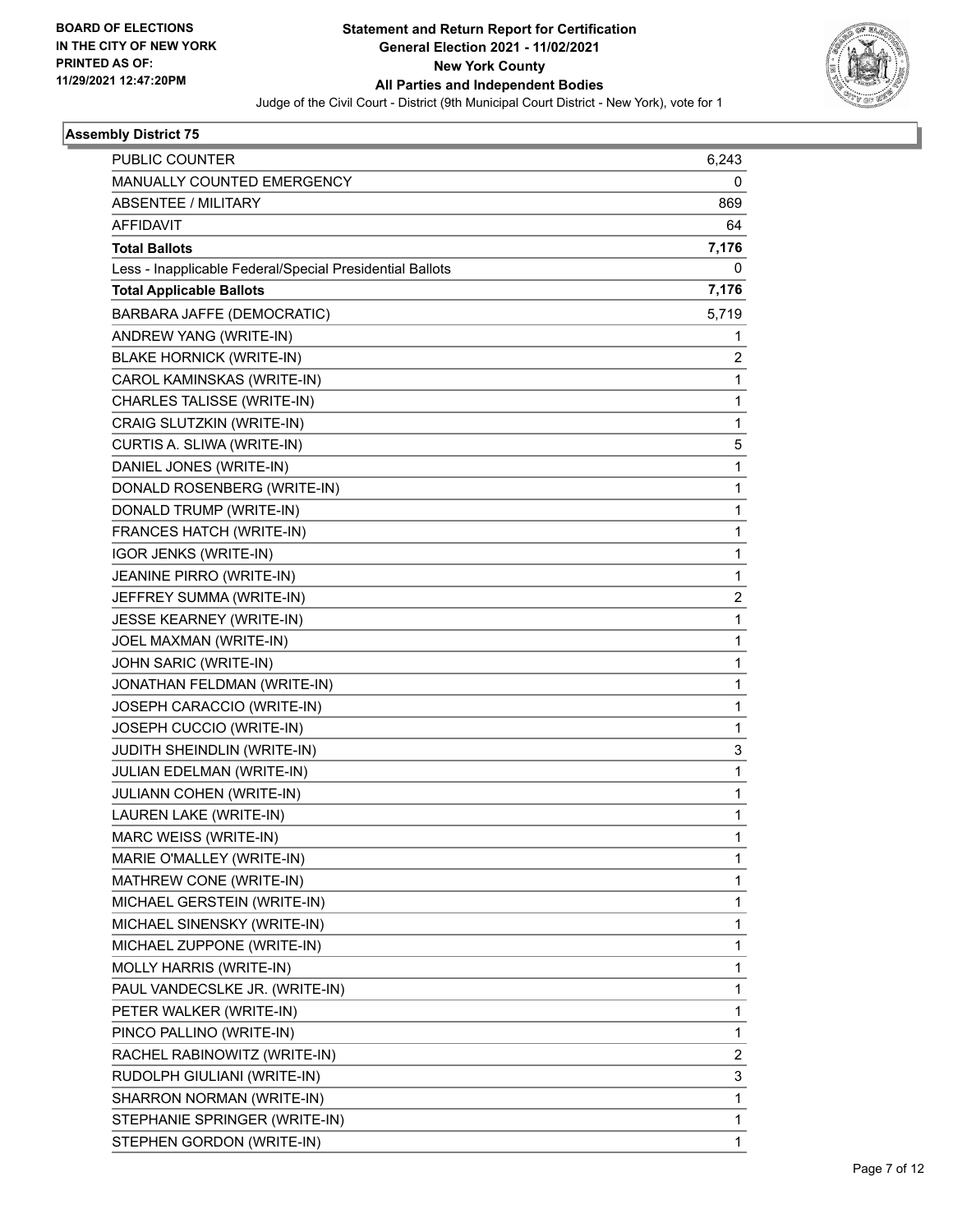

| TAL KASTNA (WRITE-IN)              |       |
|------------------------------------|-------|
| TAMAS SZARUAS (WRITE-IN)           |       |
| UNATTRIBUTABLE WRITE-IN (WRITE-IN) | 38    |
| <b>VIDALIA BRANSON (WRITE-IN)</b>  |       |
| WENDY GOLDMAN (WRITE-IN)           |       |
| <b>Total Votes</b>                 | 5.810 |
| Unrecorded                         | 1.366 |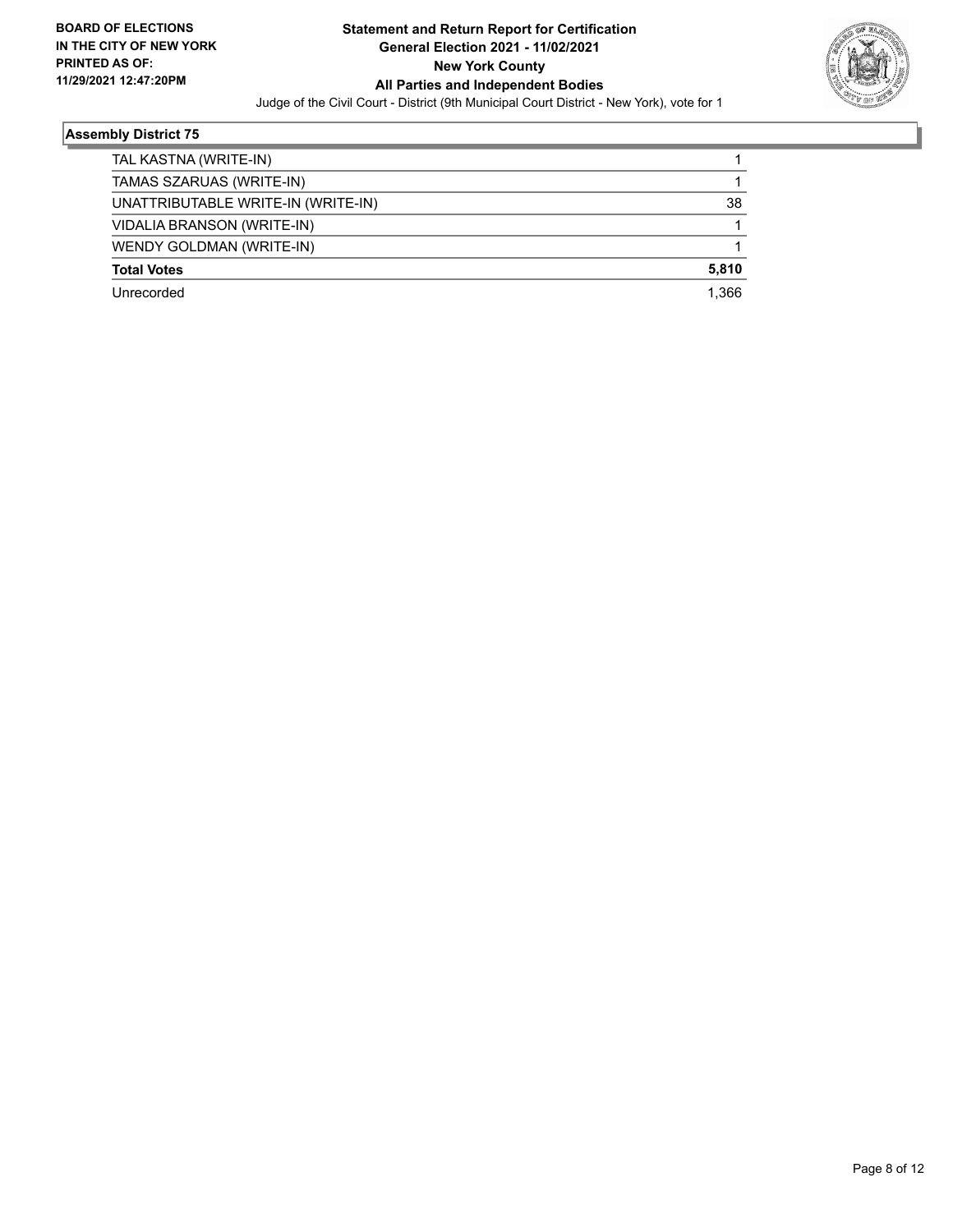

| PUBLIC COUNTER                                           | 15,643         |
|----------------------------------------------------------|----------------|
| MANUALLY COUNTED EMERGENCY                               | 0              |
| <b>ABSENTEE / MILITARY</b>                               | 2,714          |
| AFFIDAVIT                                                | 133            |
| <b>Total Ballots</b>                                     | 18,490         |
| Less - Inapplicable Federal/Special Presidential Ballots | 0              |
| <b>Total Applicable Ballots</b>                          | 18,490         |
| BARBARA JAFFE (DEMOCRATIC)                               | 14,241         |
| ADAM SUSSMAN (WRITE-IN)                                  | 1              |
| ALAN ABRAMSON (WRITE-IN)                                 | 1              |
| ALCIDE DIGAETANO (WRITE-IN)                              | 1              |
| ALEXANDRA COOPER (WRITE-IN)                              | 1              |
| ALEXANDRA HANOVER (WRITE-IN)                             | $\overline{2}$ |
| ANDREA F. BUTLER (WRITE-IN)                              | 1              |
| ANDREW CUOMO (WRITE-IN)                                  | 1              |
| ANDREW YANG (WRITE-IN)                                   | 1              |
| ANN PRUNTY (WRITE-IN)                                    | 1              |
| ANTHONY MOHEN (WRITE-IN)                                 | 1              |
| ARDON LIPTON (WRITE-IN)                                  | 1              |
| BARBARA PADDAD (WRITE-IN)                                | 1              |
| BENJAMIN E. ROSENBERG, ESQ. (WRITE-IN)                   | 1              |
| BERNADETTE ROGAN (WRITE-IN)                              | 1              |
| <b>BLAKE HORNICK (WRITE-IN)</b>                          | $\overline{a}$ |
| <b>BRADLEE PESCE (WRITE-IN)</b>                          | 1              |
| CAROL KAMINSKAS (WRITE-IN)                               | 1              |
| CATHERINE CHRISTIAN (WRITE-IN)                           | 1              |
| CHARLES TALISSE (WRITE-IN)                               | 1              |
| CHARLES WOLFE (WRITE-IN)                                 | 1              |
| CORY EVANS (WRITE-IN)                                    | 1              |
| CRAIG SLUTZKIN (WRITE-IN)                                | 1              |
| CURTIS A. SLIWA (WRITE-IN)                               | 9              |
| DANIEL JONES (WRITE-IN)                                  | 1              |
| DANIEL THOMSON (WRITE-IN)                                | 1              |
| DAVID SILVER (WRITE-IN)                                  | 1              |
| DENNIS P. RUSH (WRITE-IN)                                | 1              |
| DERRICK ROSE (WRITE-IN)                                  | 1              |
| DONALD ROSENBERG (WRITE-IN)                              | 1              |
| DONALD TRUMP (WRITE-IN)                                  | 8              |
| DOUGLAS FURTH (WRITE-IN)                                 | $\overline{2}$ |
| ED HAYES (WRITE-IN)                                      | 1              |
| ELANOR ROSEVELT (WRITE-IN)                               | 1              |
| ELI FINKELSTEIN (WRITE-IN)                               | 1              |
| ELIZABETH EILENDER (WRITE-IN)                            | 1              |
| ELIZABETH WRIGHT (WRITE-IN)                              | 1              |
| ELVIS BEST (WRITE-IN)                                    | 1              |
| EMILIA BALDWIN (WRITE-IN)                                | 1              |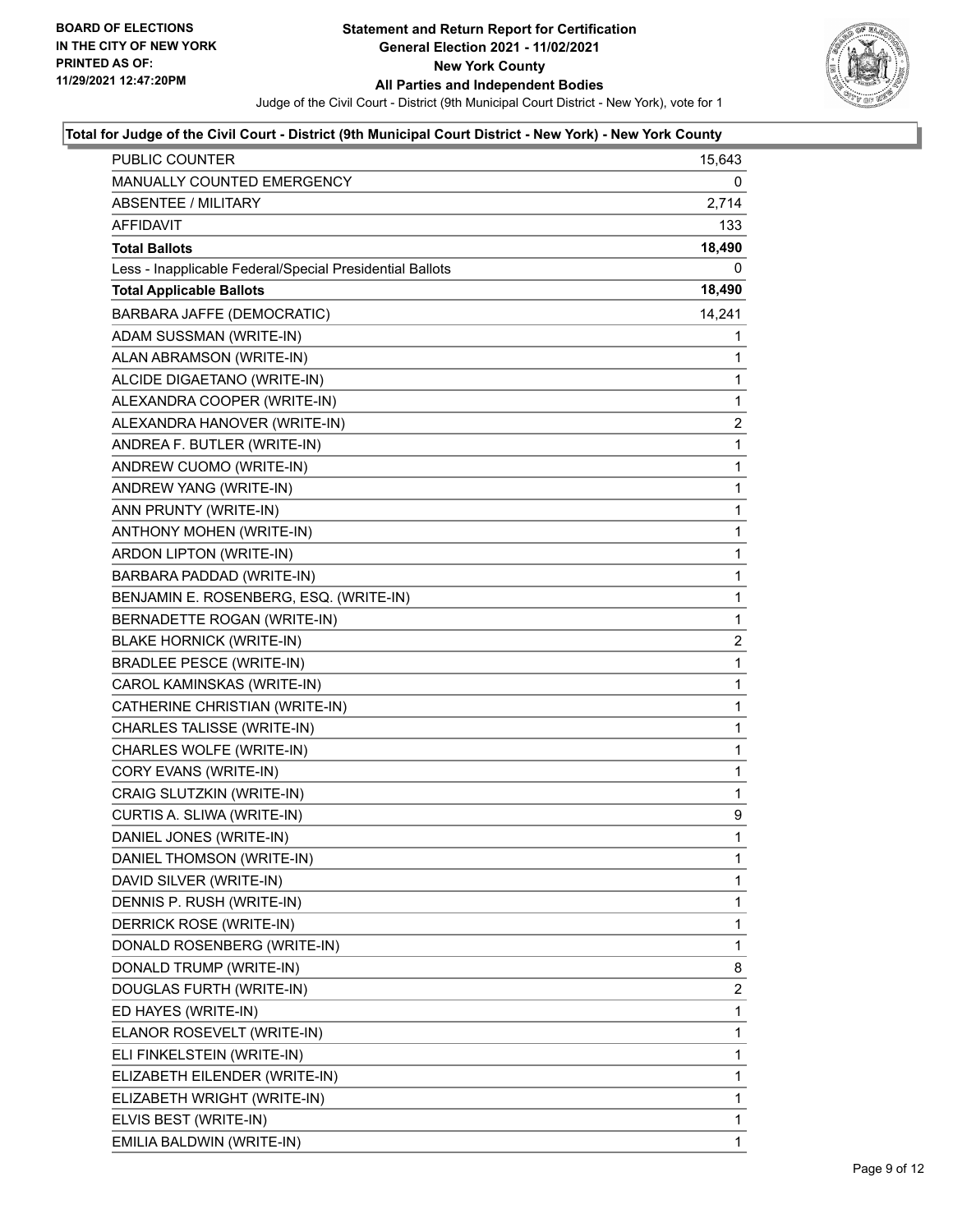

| ERIC ANTON (WRITE-IN)              | 1              |
|------------------------------------|----------------|
| ERIC O. COSTELLO (WRITE-IN)        | 1              |
| ETHAN MARCOVICI (WRITE-IN)         | 1              |
| EUGENE GOODMAN (WRITE-IN)          | 1              |
| FRANCES HATCH (WRITE-IN)           | 1              |
| FRANCESCO CUPELLI (WRITE-IN)       | 1              |
| GABRIELLA DAVIDSON (WRITE-IN)      | 1              |
| GAIL R. GREMSE (WRITE-IN)          | 1              |
| <b>GEORGE LIPTON (WRITE-IN)</b>    | 1              |
| <b>GERALD LEVENTHAL (WRITE-IN)</b> | 1              |
| GILBERT GOTTFRIED (WRITE-IN)       | 1              |
| <b>GLENN FINE (WRITE-IN)</b>       | 1              |
| <b>GREG PALM (WRITE-IN)</b>        | 1              |
| HANNAH S. MILLER (WRITE-IN)        | $\overline{2}$ |
| HENRY BERGER (WRITE-IN)            | 1              |
| IGOR JENKS (WRITE-IN)              | 1              |
| JASMIN MANIA (WRITE-IN)            | 1              |
| JASON REECE (WRITE-IN)             | $\overline{c}$ |
| JASON SCHWALBE (WRITE-IN)          | 1              |
| JEANINE PIRRO (WRITE-IN)           | 1              |
| JEFFREY OING (WRITE-IN)            | 1              |
| JEFFREY PASS (WRITE-IN)            | 1              |
| JEFFREY SUMMA (WRITE-IN)           | $\overline{2}$ |
| JESSE KEARNEY (WRITE-IN)           | 1              |
| JOAN MAHONEY (WRITE-IN)            | 1              |
| JOANNA BERS (WRITE-IN)             | 1              |
| JOE BORELLI (WRITE-IN)             | $\overline{2}$ |
| JOEL MAXMAN (WRITE-IN)             | 1              |
| JOHN H. GALBRAITH (WRITE-IN)       | 1              |
| JOHN LEVIN (WRITE-IN)              | 1              |
| JOHN OLIVIER (WRITE-IN)            | 1              |
| JOHN ROBERTS (WRITE-IN)            | 1              |
| JOHN SARIC (WRITE-IN)              | 1              |
| JONATHAN FELDMAN (WRITE-IN)        | 1              |
| JOSEPH CARACCIO (WRITE-IN)         | 1              |
| JOSEPH CUCCIO (WRITE-IN)           | 1              |
| JUDITH SHEINDLIN (WRITE-IN)        | 3              |
| JULIAN EDELMAN (WRITE-IN)          | 1              |
| JULIANN COHEN (WRITE-IN)           | 1              |
| KARA CHESTER (WRITE-IN)            | 1              |
| KENNETH FISHEL (WRITE-IN)          | 1              |
| KIM PARKER (WRITE-IN)              | 1              |
| LAUREN LAKE (WRITE-IN)             | 1              |
| LLOYD HELLER (WRITE-IN)            | 1              |
| LORRAINE EGAN (WRITE-IN)           | 1              |
| LOUIS PRIMA (WRITE-IN)             | 1              |
|                                    |                |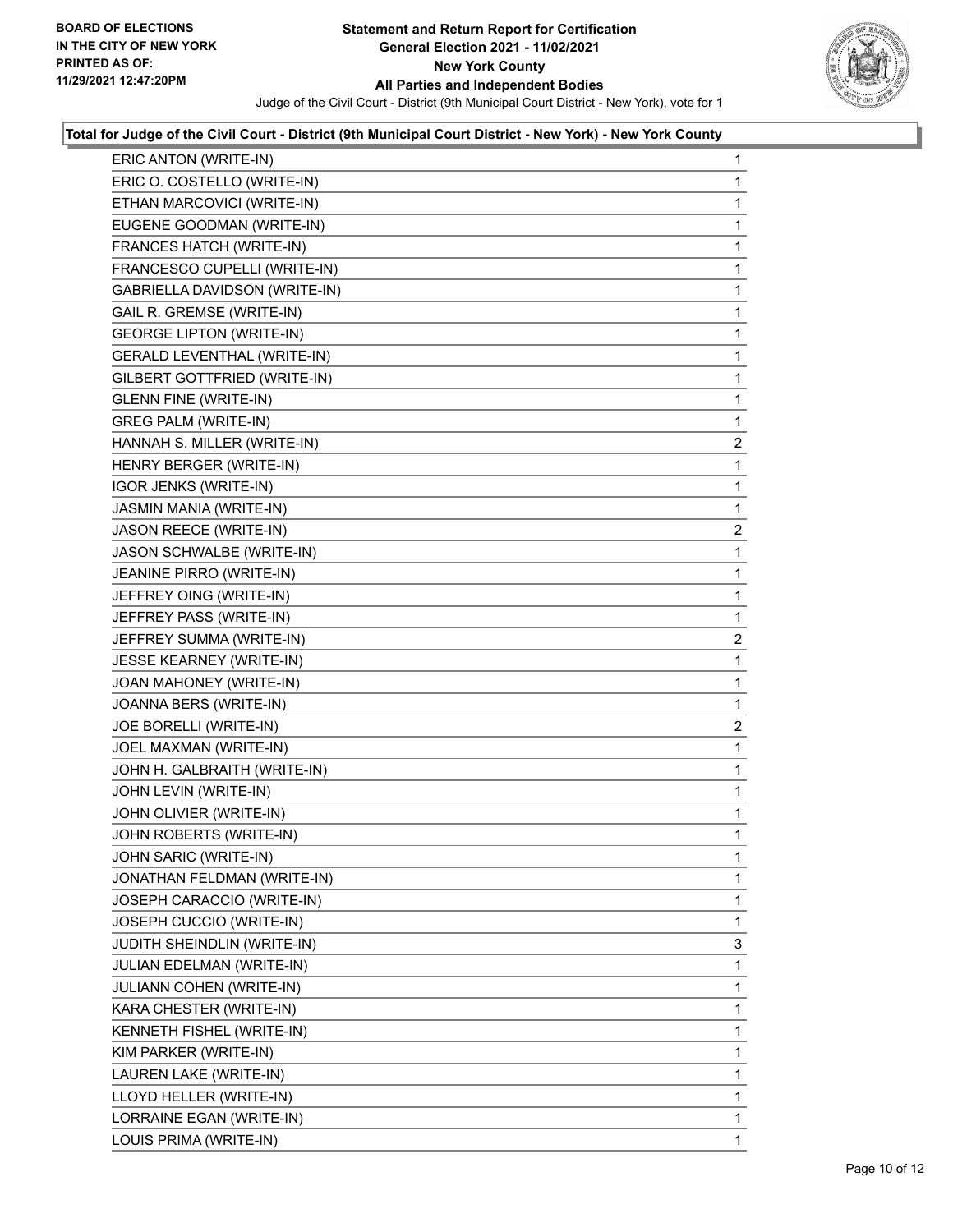

| MANNY ALICANDRO (WRITE-IN)        | $\mathbf{1}$   |
|-----------------------------------|----------------|
| MARC WEISS (WRITE-IN)             | 1              |
| MARIE O'MALLEY (WRITE-IN)         | 1              |
| MARK SMITH (WRITE-IN)             | 1              |
| MARYGAIL GEARNS (WRITE-IN)        | $\mathbf{1}$   |
| MATHREW CONE (WRITE-IN)           | 1              |
| MATTHEW BRIEF (WRITE-IN)          | $\overline{c}$ |
| MELISSA DIPIETRO (WRITE-IN)       | 1              |
| MICHAEL BINIAWEWITZ (WRITE-IN)    | 1              |
| MICHAEL BLOOMBERG (WRITE-IN)      | 3              |
| MICHAEL GERSTEIN (WRITE-IN)       | 1              |
| MICHAEL J O' BRIEN (WRITE-IN)     | 1              |
| MICHAEL J. GOLIA (WRITE-IN)       | 1              |
| MICHAEL SINENSKY (WRITE-IN)       | 1              |
| MICHAEL ZUPPONE (WRITE-IN)        | 1              |
| MIKE JUDGE (WRITE-IN)             | $\mathbf{1}$   |
| MIKE MACDONALD (WRITE-IN)         | 1              |
| MITT ROMNEY (WRITE-IN)            | $\overline{a}$ |
| MOLLY HARRIS (WRITE-IN)           | 1              |
| NICHOLAS J. BERTHA III (WRITE-IN) | $\overline{2}$ |
| ORWELL POULOS (WRITE-IN)          | 1              |
| PAUL VANDECSLKE JR. (WRITE-IN)    | 1              |
| PETER WALKER (WRITE-IN)           | 1              |
| PETER WALLACE (WRITE-IN)          | 1              |
| PHILIP MARTINI (WRITE-IN)         | 1              |
| PHYLLIS LANDON (WRITE-IN)         | 1              |
| PIERRE BUHLER (WRITE-IN)          | 1              |
| PINCO PALLINO (WRITE-IN)          | 1              |
| RACHEL RABINOWITZ (WRITE-IN)      | $\overline{2}$ |
| RACHEL S. PAULEY (WRITE-IN)       | $\overline{a}$ |
| REBECCA GINGOLD (WRITE-IN)        | $\mathbf{1}$   |
| RENEE BERNSTEIN (WRITE-IN)        | 1              |
| RICHARD O'TOOLE (WRITE-IN)        | 1              |
| RICK ELBAUN (WRITE-IN)            | 1              |
| ROBERT DOWNES (WRITE-IN)          | 1              |
| ROBERT KATZ (WRITE-IN)            | 1              |
| ROBERT MORGAN (WRITE-IN)          | 1              |
| ROSLYN D. ANDERSON (WRITE-IN)     | 1              |
| ROSS BARBOUR (WRITE-IN)           | 1              |
| RUDOLPH GIULIANI (WRITE-IN)       | 8              |
| SAM GITTLE (WRITE-IN)             | 1              |
| SANDEEP PURI (WRITE-IN)           | 1              |
| SCOTT BEZSHAR (WRITE-IN)          | 1              |
| SCOTT HOUNSELL (WRITE-IN)         | 1              |
| SETH HERBERT (WRITE-IN)           | 1              |
| SETH LEUTER (WRITE-IN)            | 1.             |
|                                   |                |